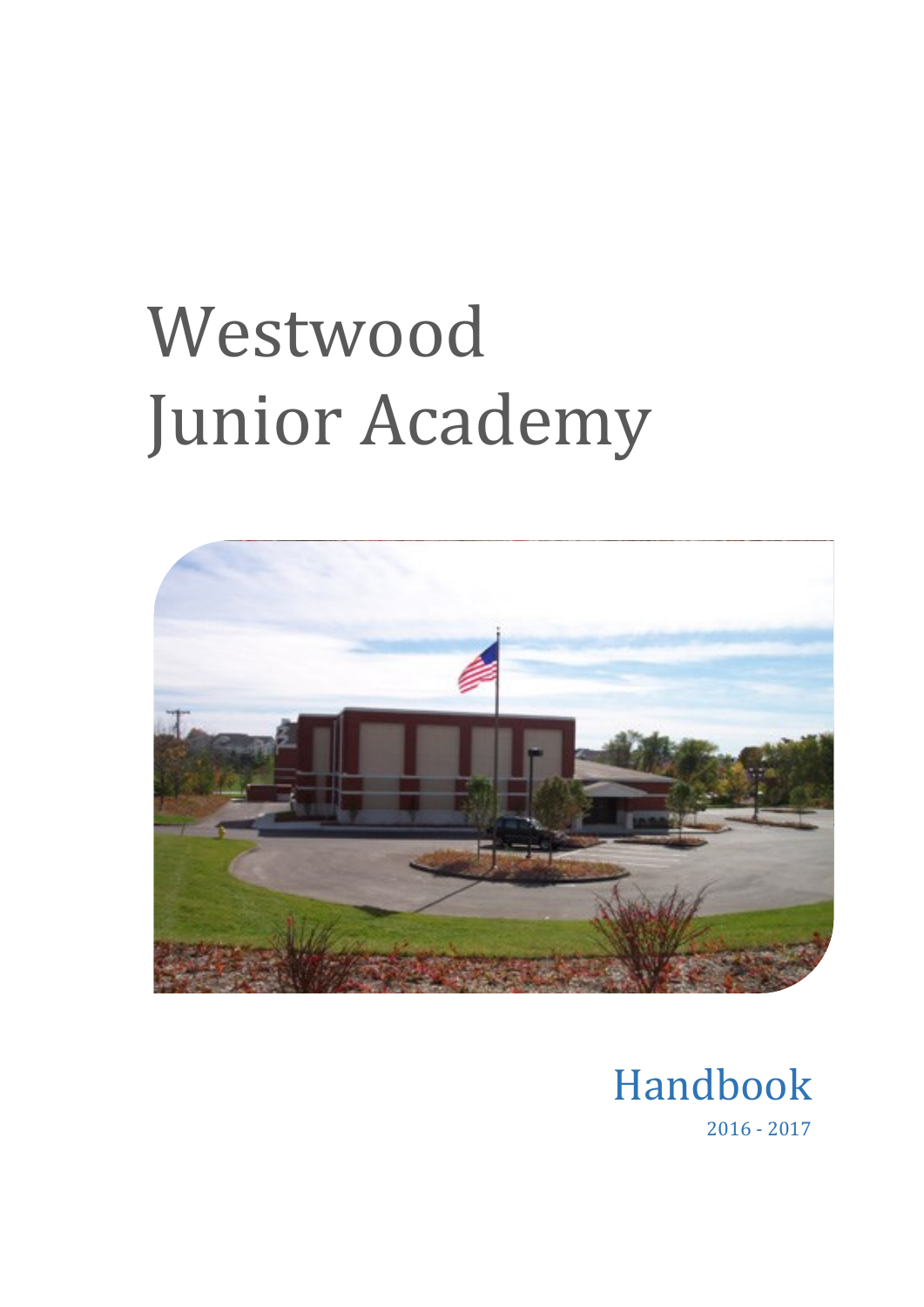# Preface

Thank you for your interest in Westwood Adventist Junior Academy.

We believe Westwood offers students something of value they cannot find in the numerous schools maintained at public expense.

Your hopes are bound up in your child; and the Christian school offers an education to help make these hopes come true. Superior instruction; the thrill of finding classroom study and Bible truth in perfect harmony; honor to God, to parents, and to country; these are the claims of Christ upon each life. Christian schools are an arm of the church and a bulwark of American freedom. Visit the school and see for yourself. And if you are wondering where you will find the next generation of Christian leaders, walk down its halls and look into classrooms.

The purpose of this handbook is to acquaint patrons with our school, its standards of conduct, policies and principles that are deemed vital for the successful operation of the school.

*Westwood is a Junior Academy operated by the St. Louis West County Seventh-day Adventist Church and the Iowa-Missouri Conference of Seventh-day Adventists.*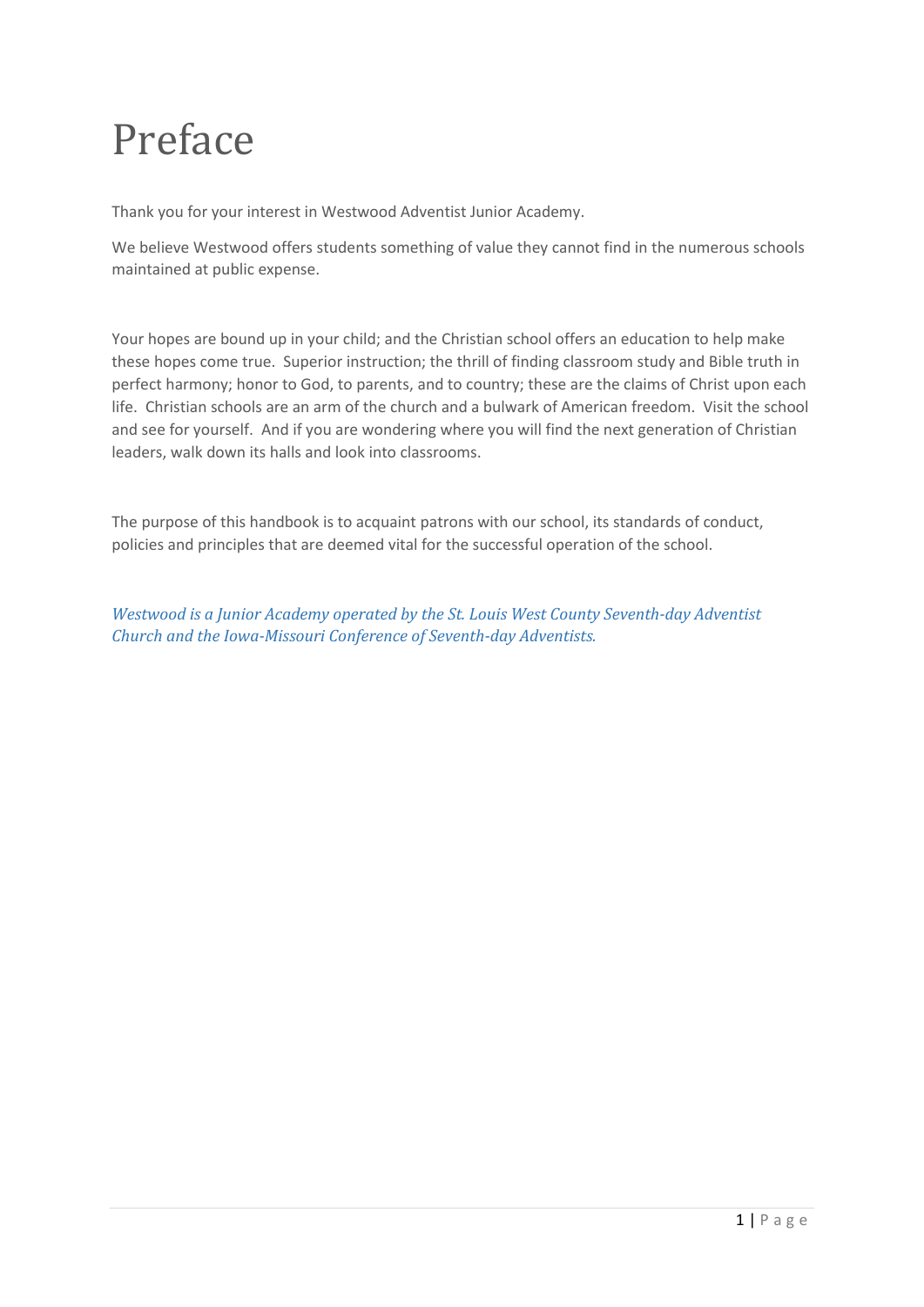# **Table of Contents**

| Parent/Teacher Relationship<br>$\bigcirc$<br><b>Parent Service</b><br>$\bigcirc$<br>Meals<br>$\bigcirc$<br><b>Field Trips</b><br>$\circ$<br><b>Student Conduct</b><br>$\bigcirc$<br>Use of School Equipment<br>$\circ$<br>Immunizations<br>$\bigcirc$<br>When Your Child Gets Sick<br>$\bigcirc$<br>Accidents/Injuries<br>$\bigcirc$<br><b>Insurance Claims</b><br>$\bigcirc$<br><b>Weather Emergencies</b><br>$\circ$<br><b>Student Transportation</b><br>$\circ$ |
|--------------------------------------------------------------------------------------------------------------------------------------------------------------------------------------------------------------------------------------------------------------------------------------------------------------------------------------------------------------------------------------------------------------------------------------------------------------------|
|                                                                                                                                                                                                                                                                                                                                                                                                                                                                    |
| Uniform Code<br>$\bigcirc$<br>Casual Wear<br>$\bigcirc$<br>Violations<br>$\circ$                                                                                                                                                                                                                                                                                                                                                                                   |
|                                                                                                                                                                                                                                                                                                                                                                                                                                                                    |
|                                                                                                                                                                                                                                                                                                                                                                                                                                                                    |
|                                                                                                                                                                                                                                                                                                                                                                                                                                                                    |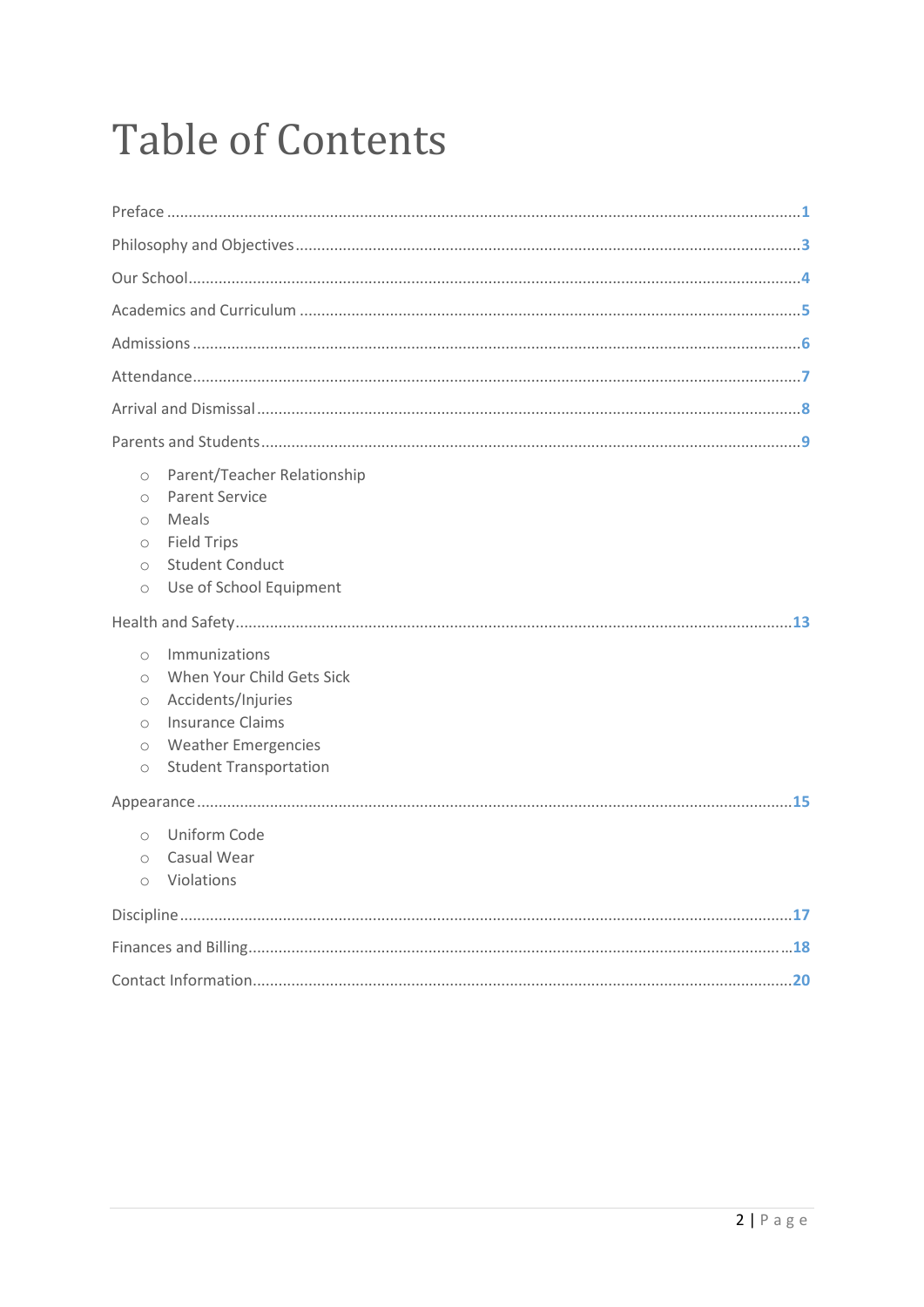# Philosophy and Objectives

Seventh-day Adventists believe that their students are the children of God; their teachers are servants of God. Their schools are commissioned, therefore, to follow after the mind and will of God, the knowledge of which is communicated by revelation.

The source of the educational efforts of each student at Westwood Adventist Junior Academy is directed toward self-understanding and the full development of all of his or her powers. The means of gaining this is a true knowledge of God, fellowship and companionship with Him in study and service. Our aim is to develop characters like His.

"True education means more than the perusal of a certain course of study. It means more than a preparation for the life that now is. It has to do with the whole being, and the whole period of existence possible to man. It is the harmonious development of the physical, mental and spiritual powers. It prepares the student for the joy of service in this world, and for the higher joy of wider service in the world to come." (Education, page 13)

Westwood Adventist Junior Academy is dedicated to the preparation of young people for unselfish service to God and to their fellow man. The ultimate goal of the education provided here is to restore in man the image of his Maker, that the divine purpose in His creation might be realized. Above everything else we desire to lead our students to establish and maintain a personal walk with the Lord Jesus Christ, which will lead to baptism at the appropriate age.

Westwood strives to teach its young people to think and do; to be honest, courteous, obedient, selfforgetful Christian neighbors; discriminating in the use of leisure time and the choice of entertainment; developing and preserving sound mental and physical health; obeying God rather than man when the two do not agree doing their best in every activity, because of a sense of responsibility to God, rather than by comparison with men.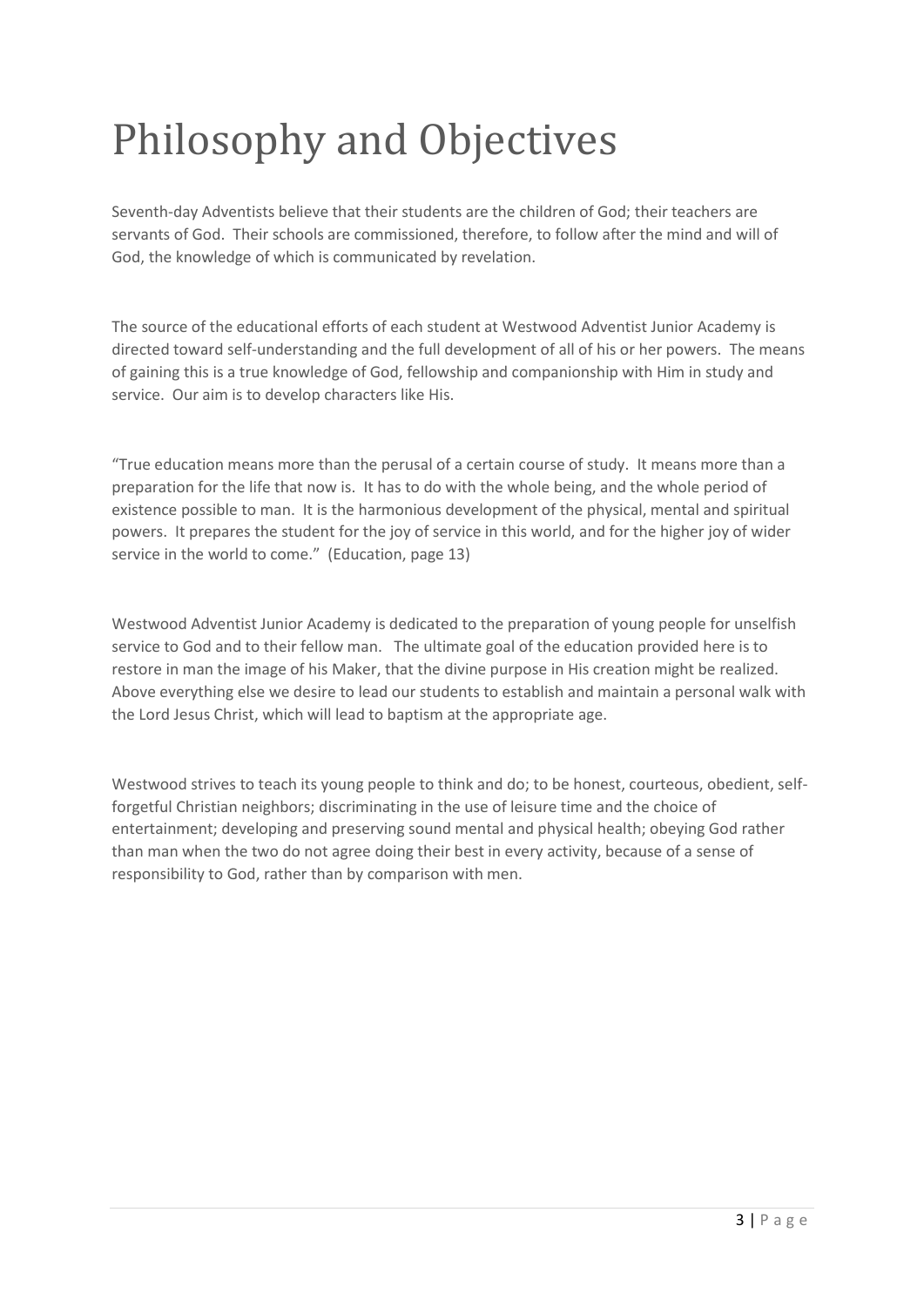# Our School

Westwood is a modern beautifully landscaped brick structure adjoining the West County Seventhday Adventist Church. It consists of four well-equipped classrooms, library, kitchen, gymnasium, and other miscellaneous facilities. Our school has been certified to be asbestos free by both the architect who designed the building and the construction company that built the building. Letters are on file at the school and may be viewed upon request.

We are located with easy traveling distance of many museums, parks, refuges, and nature centers, making it possible to enrich our classes with various field trips and outings.

# Mission

It is the mission of Westwood Adventist Junior Academy to:

- o Provide every student with an opportunity to meet and know Jesus Christ as their Lord and Savior, while being in harmony with the teachings of the Seventh-day Adventist Church;
- o Provide its students with an excellent, challenging academic program;
- o Provide every student with a first-hand experience with mission work, igniting a lifetime love of Christian service.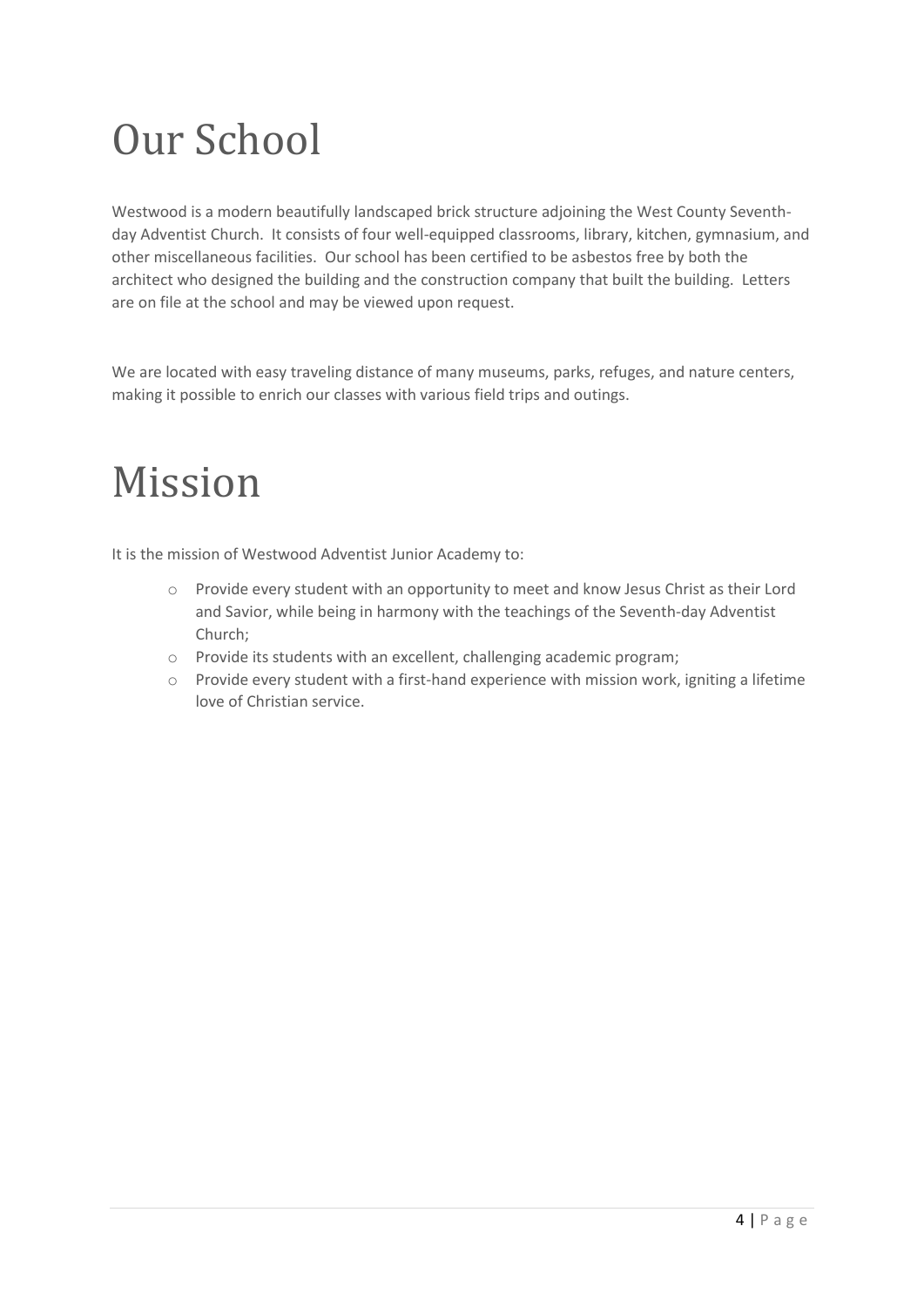# Academics and Curriculum

Westwood is a Bible-based Christian school which offers a full academic curriculum for grades K-8. Our course of study includes the following subjects:

| <b>Bible</b> | Language Arts             | Science / Health |
|--------------|---------------------------|------------------|
| Art          | <b>Mathematics</b>        | Social Studies   |
| Computers    | <b>Music</b>              | Spanish          |
| Handwriting  | <b>Physical Education</b> |                  |

The school operates an ever-growing library of quality literature. Students are encouraged to develop a love of good books. Students shall show respect to the Bible as the inspired word of God. All students will be required to own a Bible (translation of their choice), or use in devotions and Bible classes.

To give the students a chance to gain experience in public performance and to give the community the opportunity to see our students in action, we sponsor various programs during the year. Among these are a Music Fest, Christmas Program, 8<sup>th</sup> Grade Graduation, and Sabbath choir performance.

We believe that a part of a pupil's education is to learn to work, carry responsibility and have civic pride; the students may be expected to take part in certain work assignments as directed by the teacher as a part of a work-study program.

High scholastic standards are fundamental in the education of youth. Surrounded as we are by scientific advancement and educational requirements, our daily challenge is to provide the best teaching tools and methods to enrich the lives of the students who attend the school. Your school board and faculty have a program in harmony with the State of Missouri and the Mid-America Union Conference Department of Education.

In order to graduate from Westwood, a student must achieve passing grades in all of his or her subjects.

Students may not take a correspondence course while in attendance except with consent of the faculty and then only a limited amount to meet a special need or requirement not provided in the curriculum.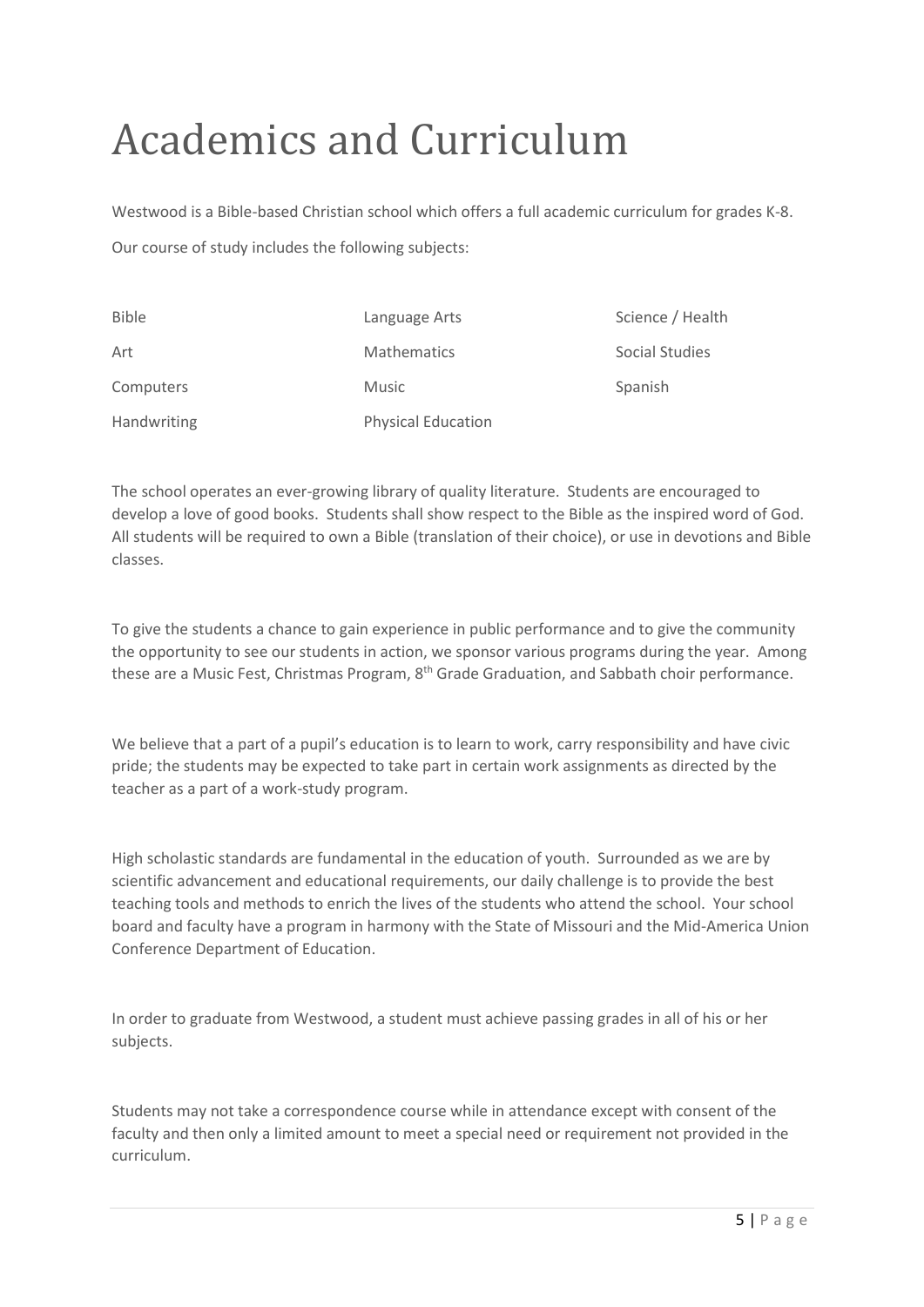# Admissions

Westwood has been established primarily for the youth of the Seventh-day Adventist Church; however, membership in the church is not a requirement for admission. Students who come from a non-Seventh-day Adventist background will be accepted only if space is available, and if they pledge to be supportive of the standards of the Seventh-day Adventist Church while enrolled in the school. The school is not equipped to handle young people whose lives center around trouble, or who's academic needs require specialized expertise, and we will not knowingly accept such students into our program. If such needs become apparent after enrollment, the student may be asked to withdraw.

Westwood does not discriminate on the basis of race, color, national or ethnic origin in administration of its educational policies, admission policies, scholarship and loan programs and other school-administered programs.

Students in grades kindergarten through eight who express an interest and demonstrate a definite interest in receiving a Christian education are eligible for admission. No religious test is applied to those desiring admission; however, only those students who show due respect for the Word of God, maintain reverent attitude toward that which is spiritual, and conduct themselves in harmony with the standards of Christian education as upheld by the Seventh-day Adventist Church should apply for enrollment in the school.

Admission is based on the following satisfactory evidence:

- 1. Any child applying for admission for kindergarten must be at least five years of age by July 31. A birth certificate should be presented at the time of registration as proof of age, with is needed for school records.
- 2. All students transferring from another school will be required to present a report card or transcript from the former school.
- 3. All accounts must be cleared from the past year or a satisfactory written statement regarding the clearing of this account must be given.
- 4. All students, whose parents are not members of the St. Louis West County SDA Church, requesting admission for the first time will be required to submit a completed application and three references, to include: a teacher, a pastor, and one other unrelated character reference.
- 5. Final action on all applications for admission will be taken by the school board each year following registration or at the earliest opportunity after we receive all the required forms for late enrollees.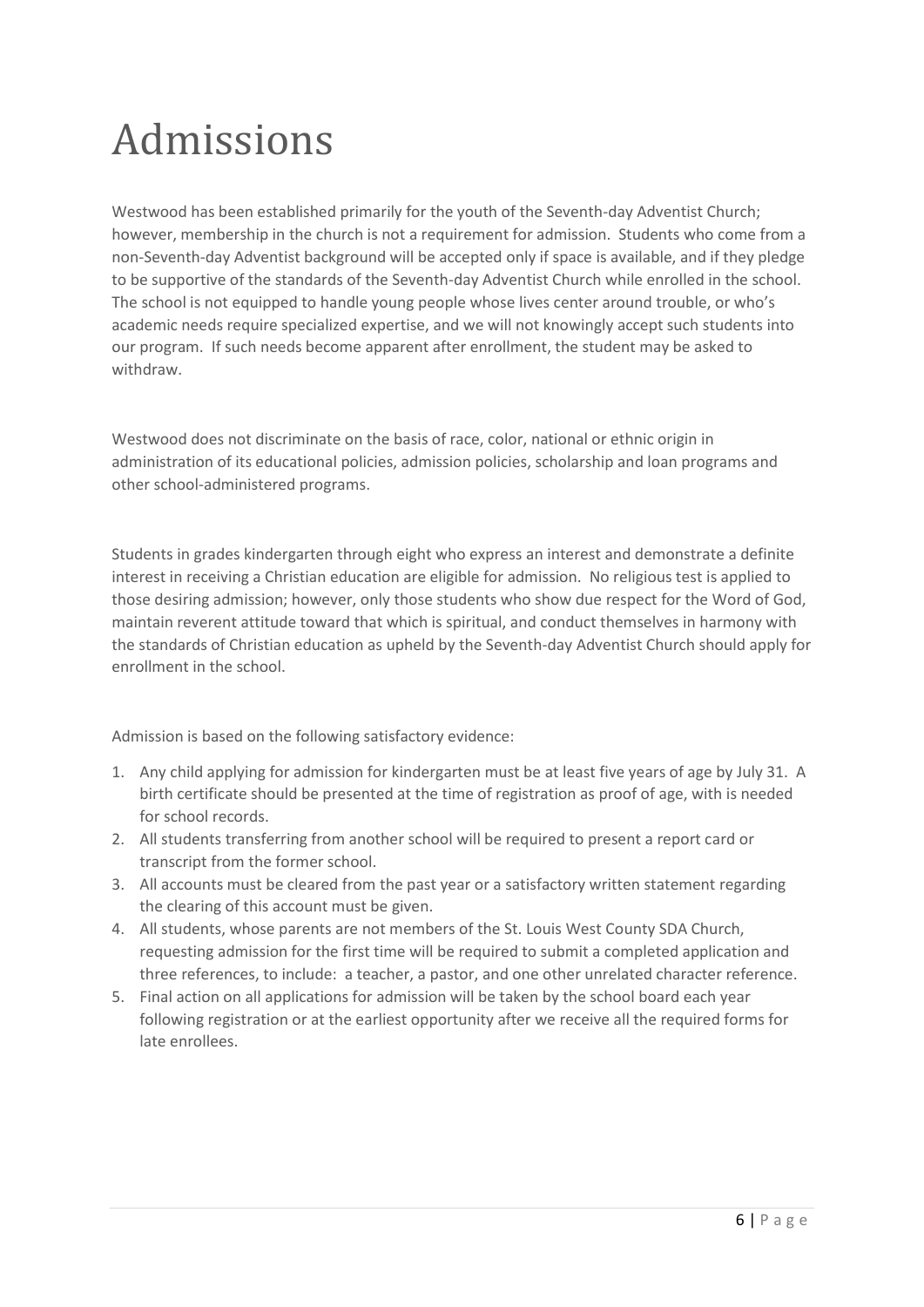# Attendance

The purpose of the attendance system of our school is to ensure each student's achievement of the fullest possible return from his/her investment in a Christian school. When a student misses class too frequently, it is the student who loses. A vital part of a Christian education is a well-developed sense of responsibility to one's commitments. Unless the school takes firm steps to instill that sense of responsibility, we fail in a very important duty.

- 1. Punctual and regular attendance at all school sessions and functions will be expected. School hours are 8:00 a.m. to 3:15 p.m. Monday through Thursday and 8:00 a.m. to noon on Friday. Students should arrive at least five minutes early so that they can have their coats, lunches, books, etc., in place and ready for school to begin at 8:00 a.m.
- 2. Upon arrival at school in the morning, students should report immediately to their respective rooms. Playground activities are not permitted at this time. If there are any reasons why this regulation cannot be carried out, the teacher's permission must be secured.
- 3. Teachers must be furnished with written or oral excuse from the parent in all cases of tardiness and/or absence from school sessions. A Doctor's note will be required for absences in excess of three days.
- 4. As a general rule, permission will not be given to be absent from school for reasons other than the following:
	- o Verified illness of the student
	- o Medical, dental, or optometry services when an appointment cannot be obtained outside of school hours. Please notify the teacher at least one day prior to the appointment.
	- o Bereavement or loss of immediate family.
- 5. It is the student's responsibility to check with his/her teacher as to how best the work missed may be covered. Work missed during excused absences must be made up for full credit. Two days are allowed to make up any work missed, for each excused day of absence. School work for unexcused absences must be made up so that the pupil gains the understanding and basic knowledge of the material.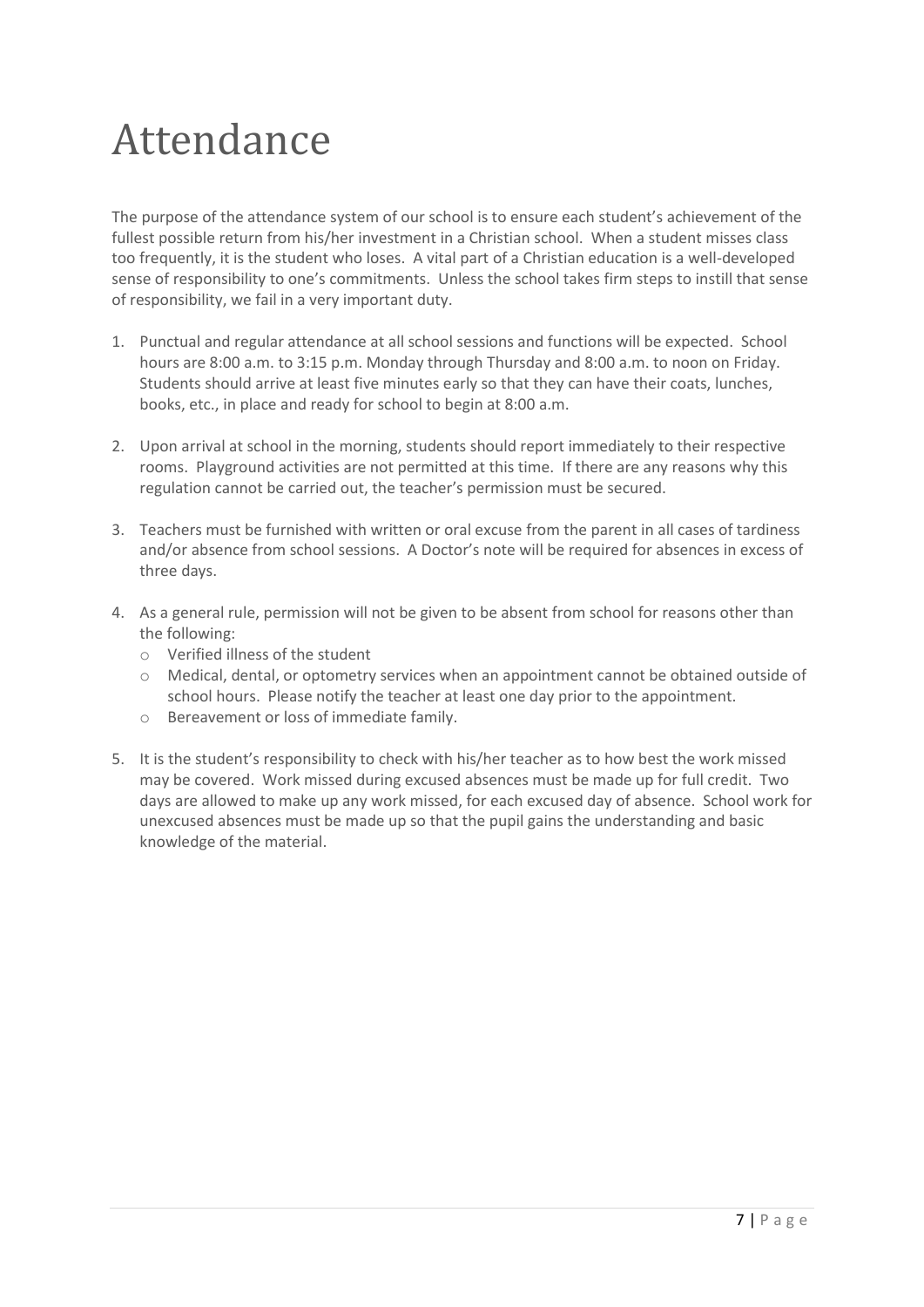# Arrival and Dismissal

- 6. When it is necessary to be absent for reasons other than those stated as legal reasons for non-attendance, parents should advise the teacher in advance. School work missed during a period of approved absence may be made up according to the discretion of the teacher, with no penalty. Students should check with their teacher before the absence for the information as to how best the work missed may be covered.
- 7. Students are expected to be on time for all classes. Three unexcused tardiness will be treated as an absence. Students who are tardy 20 percent of the days in one quarter will be charged a \$100 fine, which will be added to the next month's tuition statement. The average quarter is 45 days long. 20 percent would be nine days.
- 8. Parents who abuse the 3:15. Pick up time by more than 15 minutes will be charged \$20.

### AFTER SCHOOL CARE

Westwood School provides an after school care program. If parents wish to leave their children after school, they may do so by notifying the teacher in advance and paying an additional \$25/week/child for 4:40 departure and \$30/week/child for 5:30 departure.

### ARRIVAL AND DISMISSAL

If you are walking your child into or out of school, you must park in one of the designated parking spots only. Vehicles are not to be left unattended unless properly parked, with the engine turned off. This is for the safety and convenience of all families.

If you plan to allow your child to enter and exit the school without you, please follow these steps:

- $\circ$  Upon entering the parking lot, drive to the right of the parking island and circle around to the school entrance so your vehicle is facing out of the parking lot, toward Baxter Road.
- o The first car in line should pull forward to the end of the sidewalk closest to Baxter. DO NOT STOP IN FRONT OF THE SCHOOL DOORS! Each car behind should pull up as far as possible. This will allow the maximum number of cars to be in line, and provide for a smoother traffic flow.
- $\circ$  Regardless of age, children are to exit and enter the vehicles from the passenger side only.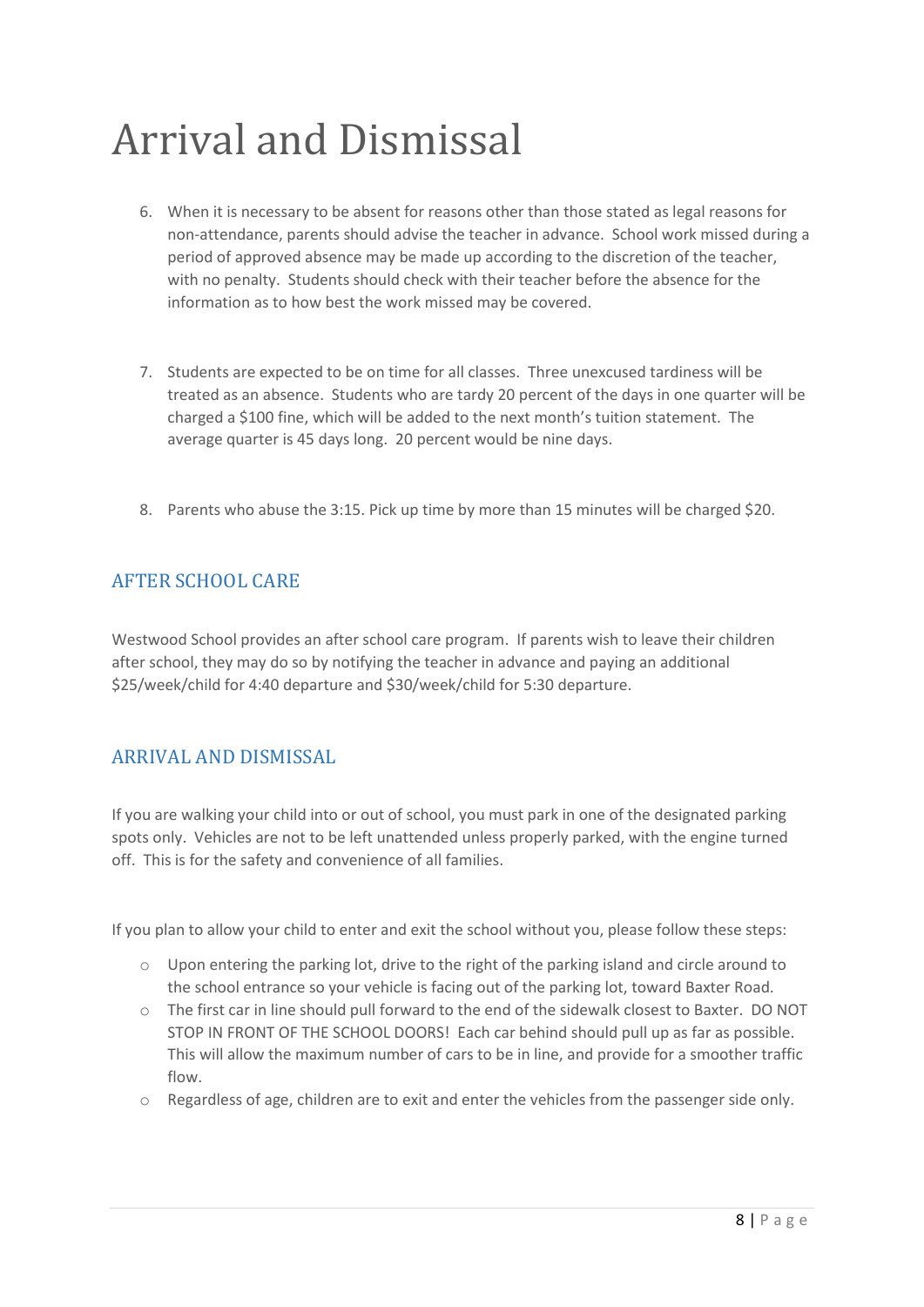# Parents and Students

### PARENT/TEACHER RELATIONSHIP

- 1. Cultivate a friendly acquaintance with the teacher. If a problem arises, make arrangements to visit the school to talk it over with the teacher. Please confer with the teacher after school hours rather than during class or recess time. If a resolution cannot be reached through discussions directly with the teacher, please discuss your concerns with principal and from the chairman of the school board. If after this step further attention is required, please contact the conference education secretary. Please do not involve other parents or church members that are not directly involved in the situation.
- 2. Refrain from making critical remarks about the teacher before any of the pupils at any time. You are your child's influence. Respect for the teacher from you will encourage proper respect from your children, and therefore promote a better learning atmosphere.
- 3. Parent-teacher conferences are beneficial to the education of your child. Please attend when scheduled. If you wish for a special conference, please contact the teacher. They are always at your service.

### PARENT SERVICE

There are many opportunities for parents to enhance their child's educational experience by helping with various extra-curricular activities, field trips, and other off-site activities as well as fall cleaning, library work, computer updates, etc. Therefore, we are asking each family to donate eight hours of time each school year (plus an extra two hours per year for each additional family member attending Westwood) toward such activities.

At the beginning of the school year, your child's teacher will work with you to develop a plan for how you can best contribute. Thank you for helping to make Westwood a vibrant, dynamic school!

### MEALS

Parents are urged to provide a nourishing breakfast to begin the day.

Please prepare your children's lunches to conform to the health standards of the Seventh-day Adventist Church. This means all lunches should be vegetarian-containing no meat, fish or poultry, and no caffeine drinks. We also encourage you to limit sweets.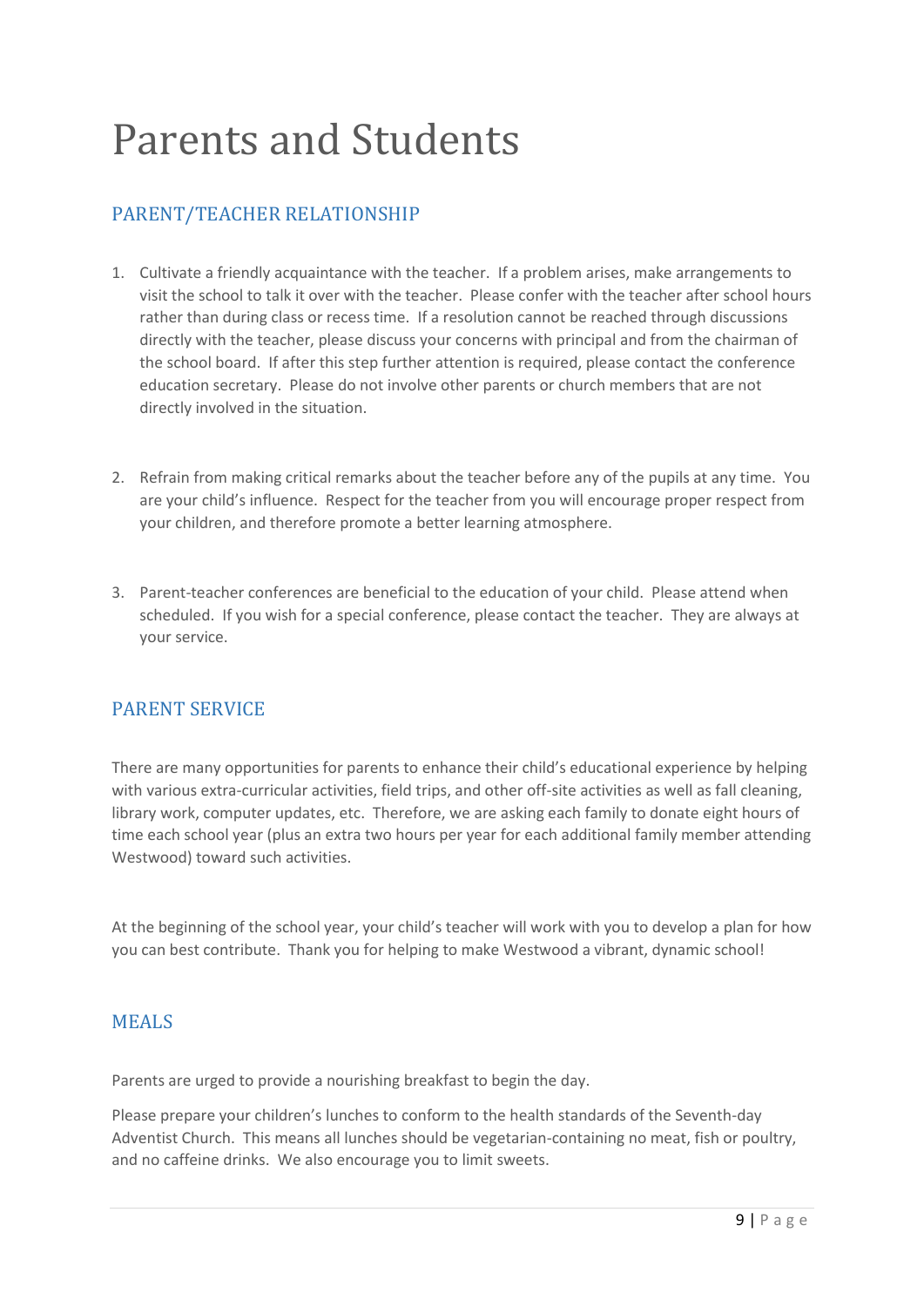If you are sending food to be heated in the microwave, for the safety of your children, please include heating times and/or instructions.

#### FIELD TRIPS

Westwood's teachers schedule several field trips each year for the enrichment of the student's learning. Drivers are frequently needed for these trips. If you are regularly available to drive, please let your child's teacher know.

Written permission to participate in all scheduled field trips must be turned in for students by the parents at the beginning of the year or participation will not be allowed. Parents will be notified prior to all trips.

### STUDENT CONDUCT

"Students, cooperate with your teacher. As you do this, you will give them hope and courage, and at the same time you are helping yourselves to advance…They will appreciate every effort made by you to cooperate with their work." (Counsels to Parents, Teachers and Students, page 553)

Keep in mind that the ultimate objective of Christian education is the development of sound character. A beautiful character is of value in the sight of God. Such beauty will attract, not mislead.

The regulations of the school are based upon Christian principles of conduct as taught and practiced by the Seventh-day Adventist Church; supported by a program that promotes self-control, selfdiscipline, honesty and modesty. Students are expected to become familiar with the purposes, requirements and regulations of the school before admission. The cooperation of the student is expected.

All regulations adopted by the faculty or school board and announced to the students have the same force as those published in this handbook. The school board has designated that the principal and teachers are responsible for the interpretation and enforcement of school regulations.

Divergence of opinion makes it necessary for the school board to state certain regulations so as to provide some guidelines that are often requested by parents and students.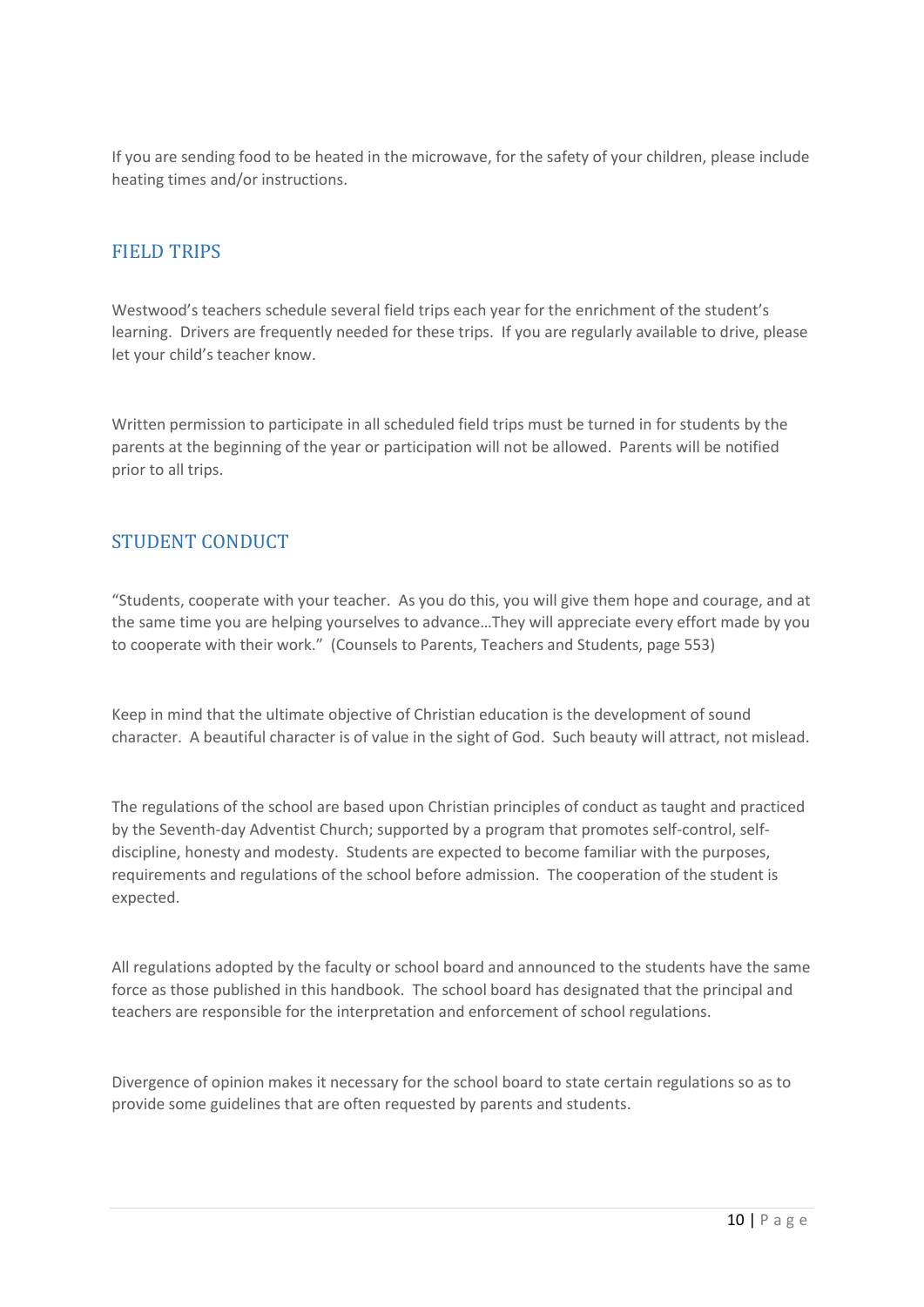- 1. Students, whose influence is found to be detrimental, undermining the fundamental principles, or arousing antagonism to the spirit and methods of the institution, will come under discipline although there may have been no specific violation of any regulation.
- 2. The following actions are not acceptable on campus or at school activities and will result in school discipline:
	- a. Undermining the religious ideals of the school
	- b. Showing attitudes of insubordination
	- c. Showing disrespect for school property or teachers
	- d. Using profane language
	- e. Gambling or possessing gambling devices
	- f. Displaying dishonesty-lying, cheating, stealing
	- g. Injuring or degrading others
	- h. Engaging in an intimate social relationships
	- i. Possessing or using matches, lighters, fire arms, explosives (fire crackers, caps, etc.), this includes toy guns and knives
	- j. Violating school dress standards
	- k. Destroying school or other persons properties
	- l. Illegally entering school grounds or building
	- m. Possessing unauthorized magazines or items
	- n. Throwing things inside the building (except in the gymnasium during play time)
- **3.** Using or possessing alcoholic beverages, tobacco, narcotics, or other illegal substances is strictly forbidden. Students discovered with any of these items, whether on or off campus, will be subject to school discipline or dismissal.
- 4. Students will be expected to conduct themselves in an orderly and respectful way at all times and in all places. Running in the halls or classrooms will not be allowed.
- 5. Students may not leave school property without prior notification by a parent. Missing students will be reported to the family and the police.
- 6. Students are not to chew gum on the school premises.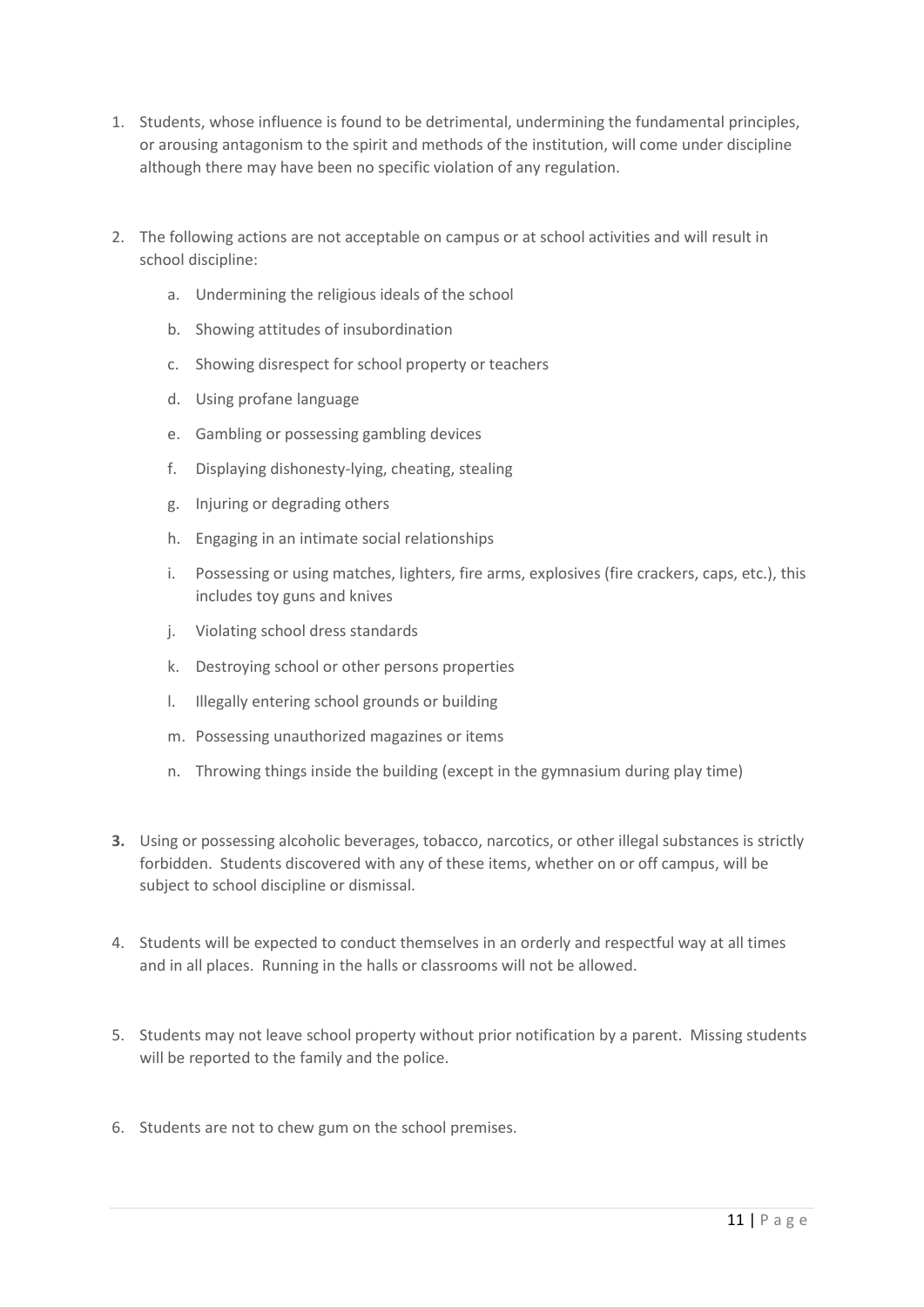- 7. There will be no eating between meals or eating food outside the designated areas unless approved by teacher(s).
- 8. Tampering with fire alarm, extinguishers, and other safety equipment will be grounds for discipline and possible suspension.
- 9. Any damage to school or personal property is to be paid for by the student who caused the damage.
- 10. All electronic devices are to be kept in the student's locker during normal school hours unless approved by the teacher. Failure to comply with this direction will result in confiscation of the device and privileges will be revoked.
- 11. Any student wishing to bring a guest to school should obtain permission from the teacher at least one day in advance.

### USE OF SCHOOL EQUIPMENT

School equipment—such as the copier, fax, internet, and telephone—is primarily for the administration and operation of the school. Therefore, the use of such equipment is limited to faculty, staff and students with proper authorization.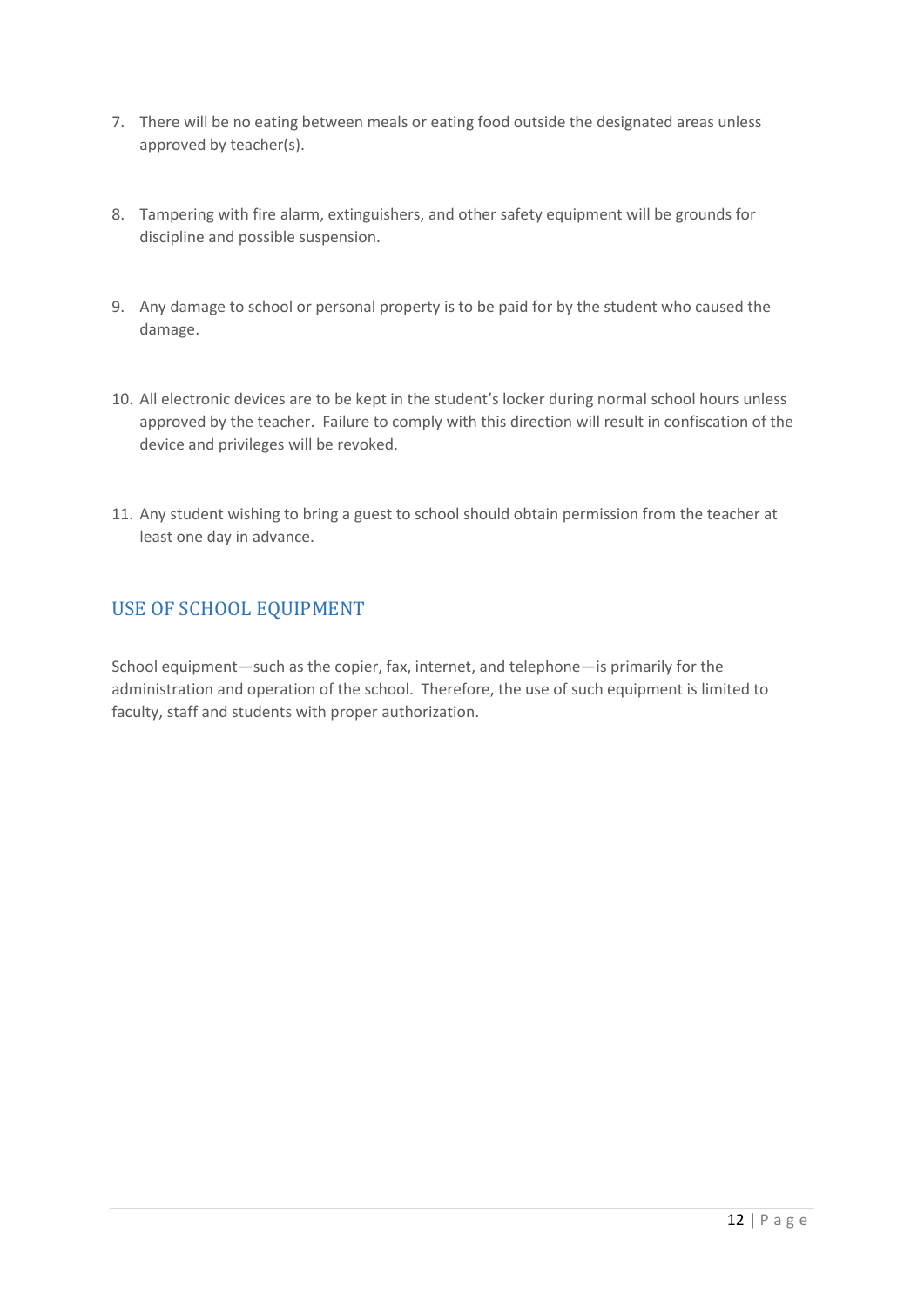# Health and Safety

### **IMMUNIZATION**

To attend school, all students must have received the minimum number of immunizations required by Missouri Law.

Students will be required to show proof of adequate immunizations, as well as an annual medical exam at the time of entrance to school to ensure entry into a new academic year. Kindergarten students and other new incoming students must show proof of an eye exam as well.

Westwood is required to maintain an immunization record for each student enrolled in or attending school. Parents are required to provide updated records of current immunizations on all students attending our school.

### WHEN YOUR CHILD GETS SICK

The following symptoms could indicate a contagious condition. Should the symptoms develop at school; the parents will be called to pick up the child. Children displaying any of these symptoms will not be allowed to attend school:

| Fever/pain        | Skin eruptions/rash | Swollen/red throat |
|-------------------|---------------------|--------------------|
| Vomiting/diarrhea | Extreme fatigue     | Red, weeping eyes  |
| Constant sneezing | Productive cough    | Head lice          |

When returning children to school after an illness, make sure that:

- o They are fever-free, have no vomiting or diarrhea for 24 hours.
- o Chicken pox that have scabbed over.
- o Your child is nit-free (head lice).
- o A doctor's note is provided following skin eruptions or rashes.

Keep in mind that medications of any type, including cough drops or other over-the counter remedies, will not be permitted on school property without specific authorization by the student's parent or personal physician.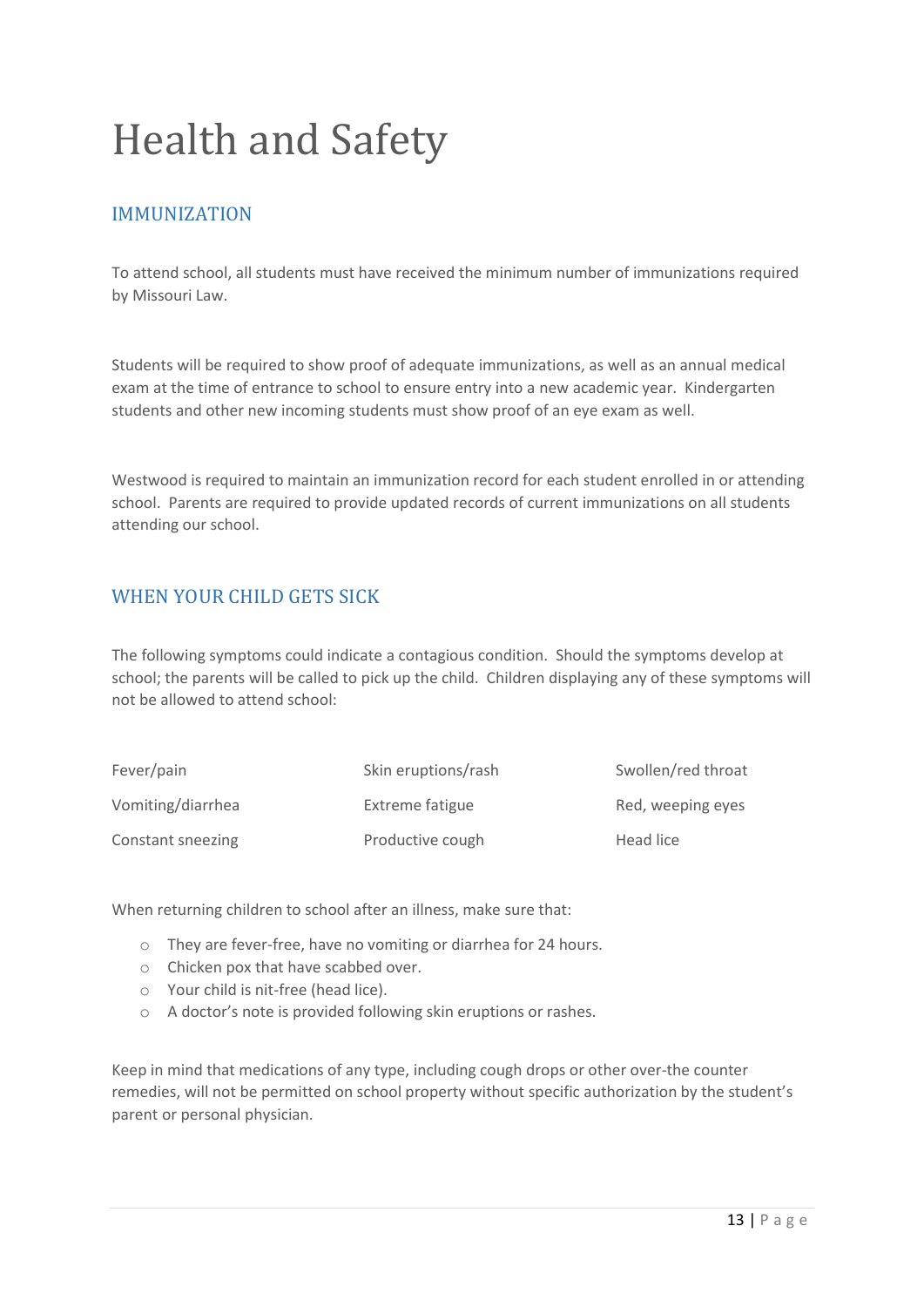### ACCIDENTS/INJURIES

Minor incidents such as scratches, scrapes, bruises and bee stings will be reported through the use of an injury report form. Following treatment (i.e. washing with soap and water, bandage, ice pack, TLC), the report will be completed by the teacher and a copy sent home to the parents.

Accidents such as a fall from a climber, a deep cut, or a bump to the head will be reported to the parent by telephone and/or through the accident report form. If a major injury occurs, the staff will immediately call 911. Parents designated emergency contacts or the child's doctor will be called.

#### INSURANCE CLAIMS

If an insurance claim is necessary as a result of an injury sustained by a child at school, it is the parent's obligation to request, complete and return all forms needed by the school for submission to the insurance company.

### WEATHER EMERGENCIES

School will be open on all regular school days. In the event that severe weather or other emergency makes it necessary to close school, parents will be notified by telephone and/or e-mail. As a general rule, we will close if Parkway and/or Rockwood school district(s) close. If in doubt, you may contact the principal.

### STUDENT TRANSPORTATION

It is important that the teachers know with whom your child is riding. Westwood must have on file a list of authorized drivers. In case of emergency, parents may call the school to give verbal authorization for someone not on the list to pick up your child. This is for everyone's protection.

It is the policy of Westwood to allow licensed students of driving age who have access to a vehicle to drive themselves to and from school with parental consent. However, students MAY NOT leave campus for ANY reason during the school day. Also, because of potential liability, driving students may not drive other students to or from school—without prior written consent on file with Westwood---even if those students are also family members. The privilege of driving to and from school may be revoked by Westwood for any reason without notice. It is both the student's and the parent's responsibility not to abuse this privilege.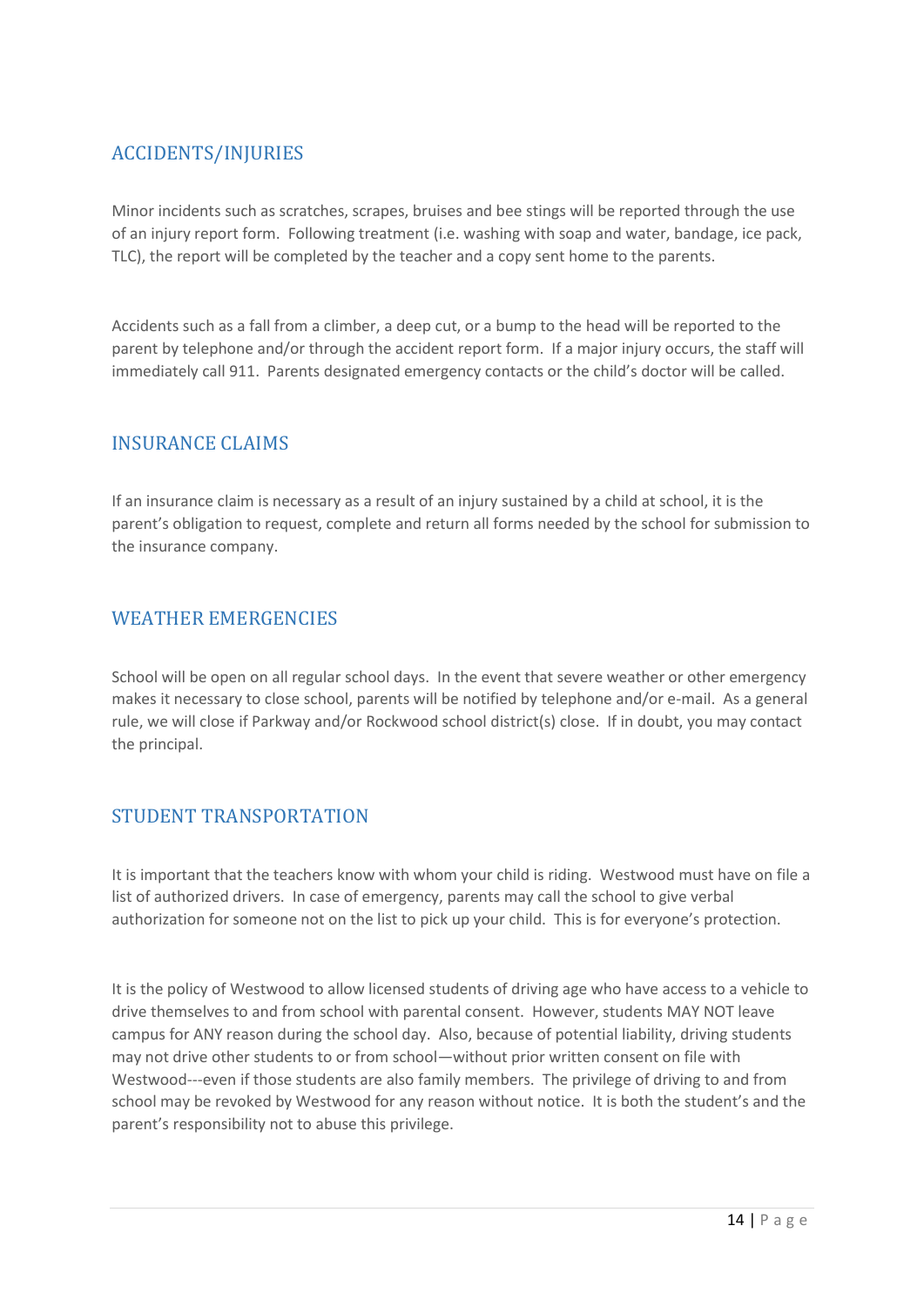# Appearance

Students should dress in a modest manner. "No education can be complete that does not teach right principles in regard to dress. Without such teaching the work of education is too often retarded and perverted…A Person's character is judged by his style of dress. A refined taste, a cultivated mind, will be revealed in the choice of simple and appropriate attire." (Education, p. 246)

Simplicity, neatness, cleanliness, appropriateness and modesty are the standards of good taste in dress. To help ensure these principles, Westwood has established the following dress code:

- o Uniforms will be required for grades K through eight, Monday through Thursday. On Friday, or any other day the principal deems appropriate, casual attire may be worn.
- $\circ$  If a day otherwise designated as a uniform day is changed to casual attire, the principal will notify parents in writing at least one day in advance.

Other miscellaneous things relating to appearance that are unacceptable include:

- o Jewelry such as rings, bracelets, earrings and necklaces, even if attached to the clothing. One wristwatch is permitted.
- o Obvious makeup and colored nail polish. Students wearing inappropriate makeup will be asked to remove the makeup and a note will be sent home to the parents.
- o Marking the skin or body, i.e., permanent or temporary tattoos.
- o Extreme hair styles.
- $\circ$  Students are not to wear shoes with soles that mark the floor. It is strongly advised that black rubber shoes not be worn.

#### UNIFORM CODE

#### Uniform dress code for grades K-6, boys:

- o Plain navy pants or navy shorts
- o White or red knit shirt with collar
- o White or red turtleneck shirt
- o Outer layer, no logos, stripes or dots are accepted

#### Uniform dress code for grades K-6, girls:

- o Navy Blue Jumpers
- o Uniform plaid in any style offered\*
- o Navy pants, shorts+ or skirt
- o White tailored blouse
- o White or red knit shirt with collar
- o White or red turtleneck shirt
- o No logo

#### Uniform dress code for grades 7-8, boys and girls:

- o Khaki pants, shorts+ or skirts
- o White or navy knit shirt with collar
- o White or navy turtleneck shirt
- o No logo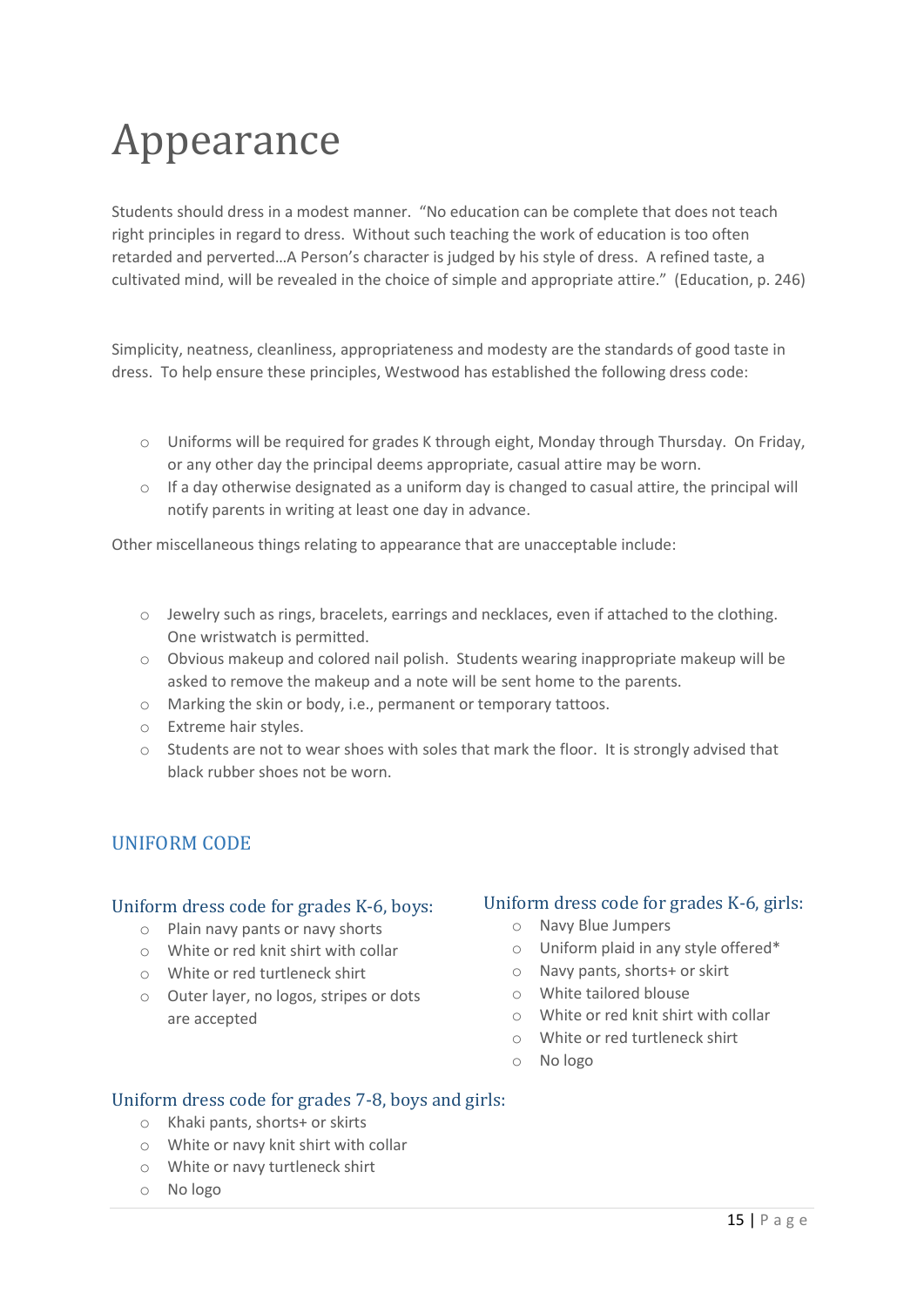\*Plaid patterns (The brand Dennis/Hamilton Pattern) may be purchased from Just Me Apparel, 232 Old Sulfur Springs Road, (just west of Highway 141 off Manchester Road, in Ballwin). Phone: 636- 391-3551.

\*Although there is no official style of pants required, it will be left to the teacher's discretion to determine what number of pockets, buttons, zippers, etc., are considered excessive.

### CASUAL WEAR

On non-uniform days, casual attire may include pants, jeans, shorts, knit shirts, blouses, t-shirts, etc. Unacceptable casual attire includes:

- 1. Extremely tight clothing or extremely loose or baggy clothing.
- 2. T-shirts with inappropriate slogans or promoting products or services inconsistent with Adventist ideals.
- 3. Sleeveless shirts, tank tops or spaghetti straps.
- 4. Jeans or pants with holes, rips, excessive stains or other markings.
- 5. Shorts or skirts which are shorter in length than the fingertips when arms are stretched downward.
- 6. Shirts that expose the stomach or skin when arms are raised.
- 7. Hats or scarves inside classrooms.
- 8. Shirts left un-tucked that are longer than shorts or skirt when un-tucked.
- 9. Any other form of clothing not specifically mentioned in this dress code, which is deemed by the principal and/or teacher to be unacceptable.

#### VIOLATIONS

Students deemed by the teacher or principal to be in violation of the published school dress code for any reason will be reprimanded and asked to change into more appropriate attire. If the student does not have a change of clothes and the teacher cannot find appropriate attire for the child, one or more of the following may happen:

- 1. A note will be sent home to parents informing them of their child's violation.
- 2. Parents will be called to bring an appropriate change of clothing to the school; three or more violations will be brought before the school board for review, and may result in an in-school suspension.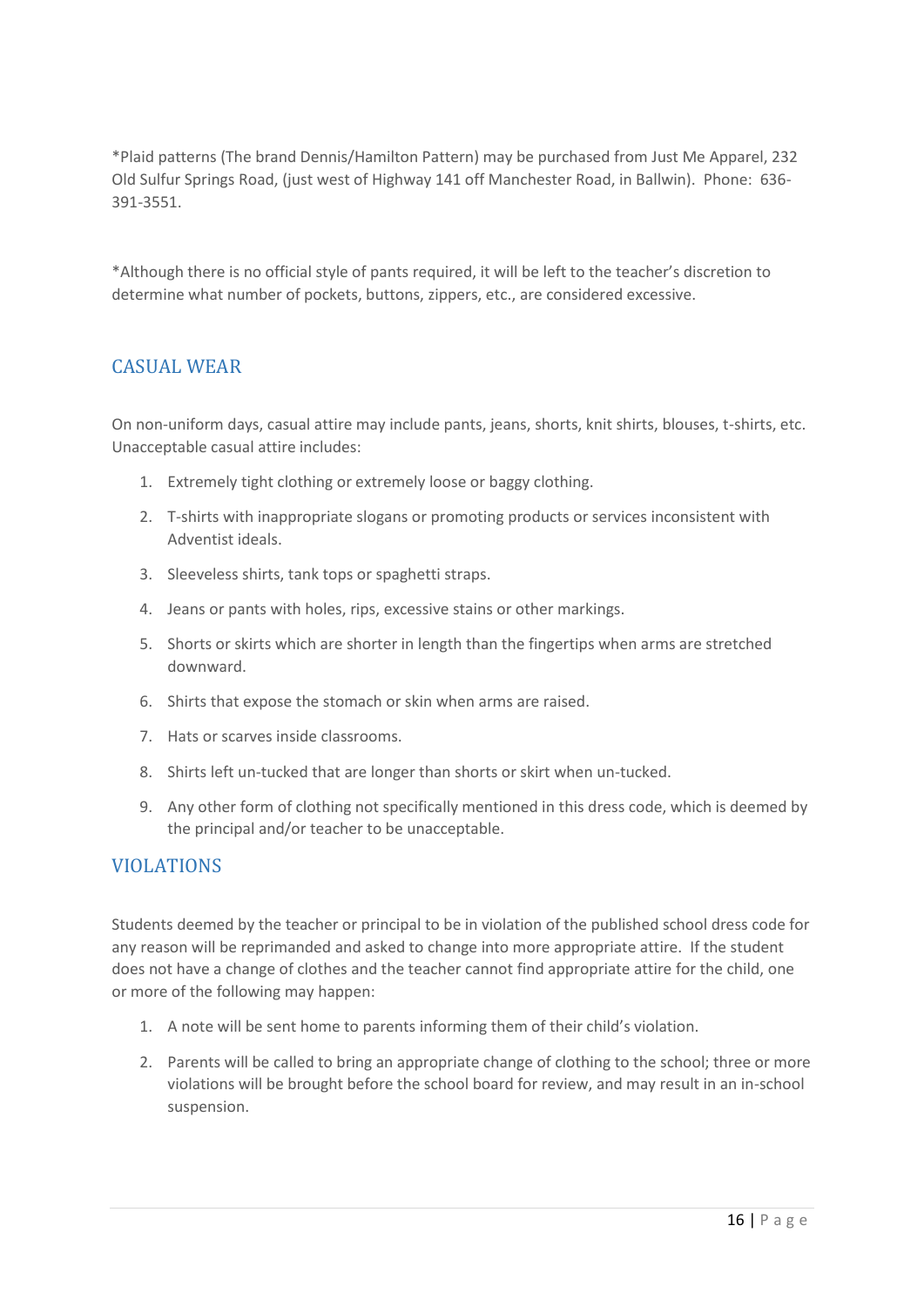# **Discipline**

"The parent's work of education, instruction, and discipline underlies every other. The effort of the best teachers must often bear little fruit, if fathers and mothers fail to act their part in faithfulness." (Fundamentals of Christian Education, pages 69-70)

"In the formation of character no other influences count so much as the influence of the home. The teacher's work should supplement that of the parents, but it is not to take its place. In all that concerns the well-being of the child, it should be the effort of the parents and the teachers to cooperate." (Education, page 283)

An important part of a Westwood education is the promotion of Christian ideals in behavior. Respect for teachers, fellow students and oneself, as well as personal and school property, is built through and reflected by appropriate behavior.

At times, a teacher and/or the principal may find it necessary to discipline a student. Verbal abuse (a child teases or is verbally degrading to another child) consequences will entail: no recess for the first offense, isolation from the class for the second offense, and one day suspension for the third offense. For our "No Touch Policy", no child is to intentionally physically harm another child. The first offense is a one day suspension with no makeup work. The second offense is a three day suspension with no makeup work. The third offense will result in a school board decision of expulsion.

Only the school board has the authority to expel a student.

When in judgment of school board, a pupil is not receiving benefit from the school, or when his/her conduct is detrimental to other students, or when the pupil willfully and persistently refuses to cooperate, the pupil will no longer be retained.

Persons who, after consultation with the teacher and the school board, still find themselves in disagreement with the methods used should withdraw their children from school.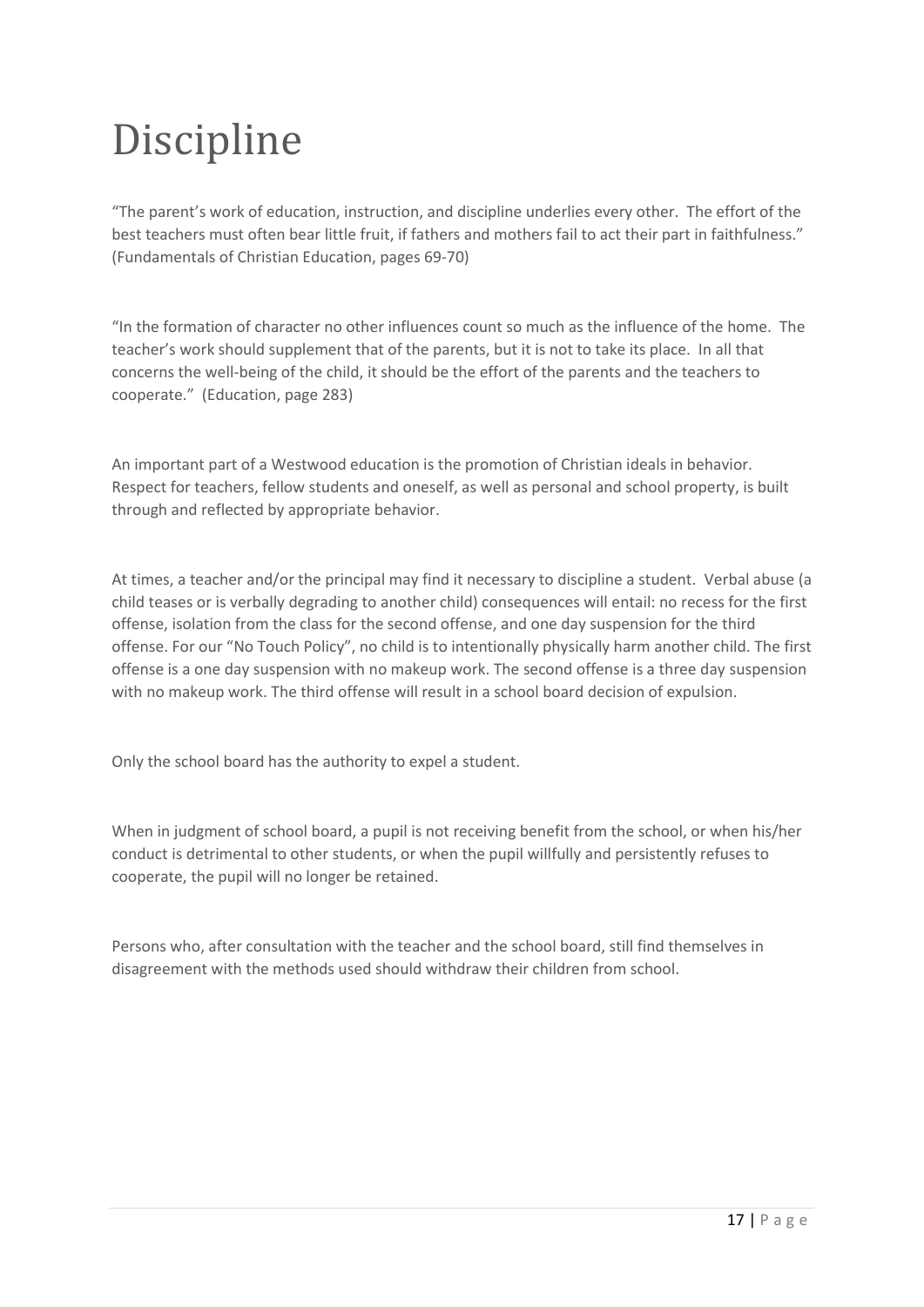# Finances and Billing

Westwood operates on a tuition payment plan divided into ten equal payments (August through May). Invoices for registration fees will be sent on June 15<sup>th</sup>. Invoices for tuition will be sent on the 15<sup>th</sup> of each month, beginning in July, and all tuition is due on the first of each month thereafter. Payment of all fees can be paid directly to the school treasurer or placed in the deposit box near the entrance of the school.

Each student will be charged a registration fee to cover expenses of books, insurance, library fund, educational supplies. Registration fees will be due at the time of registration and are nonrefundable.

Registration fees and the first month's tuition must be paid in full before a child will be allowed to attend class.

### PAYMENT OPTIONS

Westwood accepts cash, checks, or money order for payment of all tuition and fees.

### DELINQUENCY

A late fee equal to five percent of the outstanding balance will be added to a bill if it is unpaid by the 15th of the month.

If the account remains unpaid 30 days past its due date, the parents may be asked to meet with the finance committee to discuss payment option.

If the account remains unpaid 60 days past its due date, the student may be asked to withdraw until the account is paid in full.

Lack of communication will result in the account being submitted to a collection agency.

Students whose accounts (including registration, tuition, or any other outstanding fees) are not paid in full when the school year ends will not receive their final grades or diplomas. They will be sealed and held until the account is paid.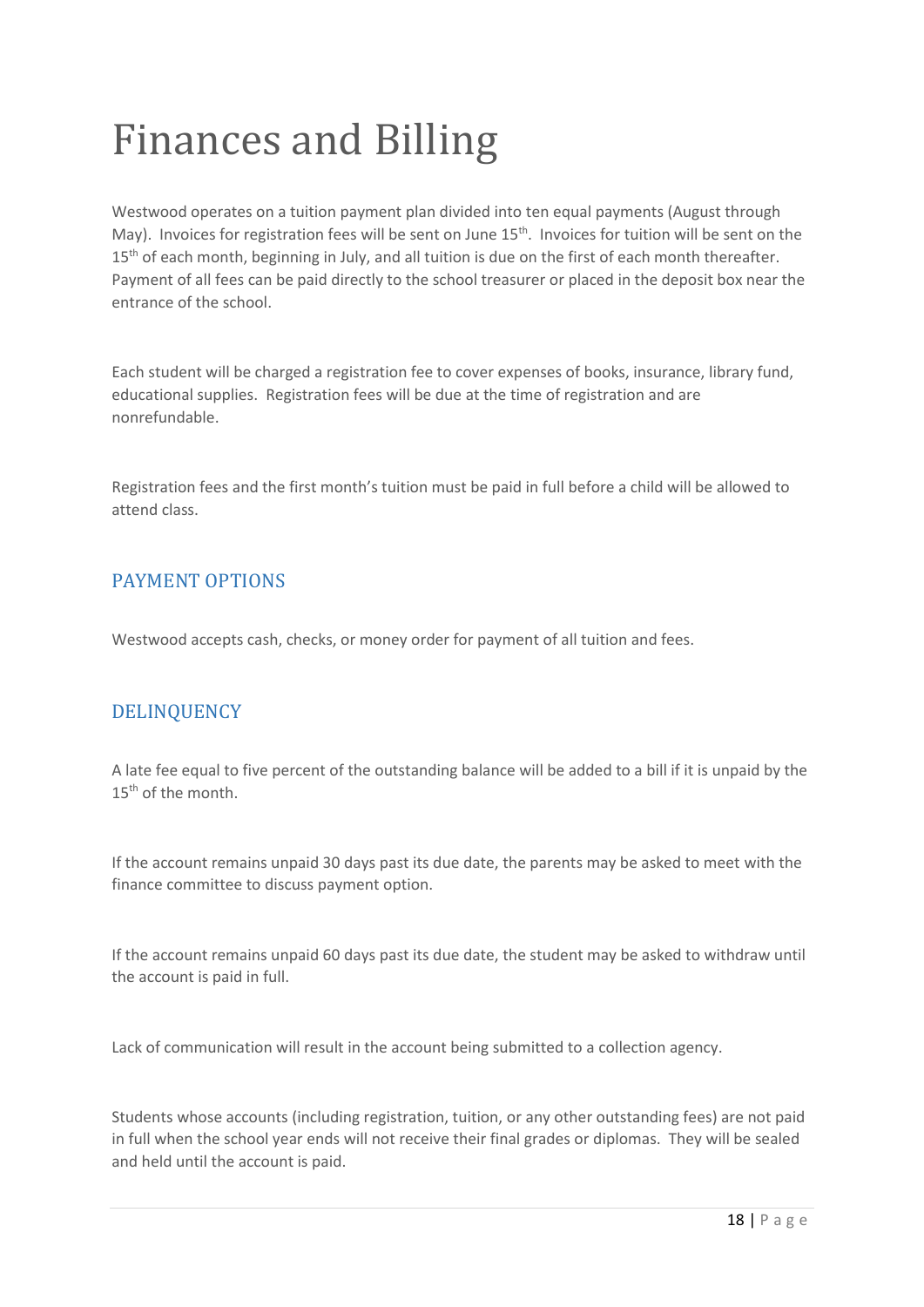### TUITION

|                          |                                        | Number of<br>Children | <b>West County</b><br>Member             | Non West<br><b>County Member</b>        |
|--------------------------|----------------------------------------|-----------------------|------------------------------------------|-----------------------------------------|
| $Pre-K/$<br>Kindergarten | Full-time                              | $\mathbf{1}$          | \$3,130 / per year<br>\$313 / per month  | \$4,160 / per year<br>\$416 / per month |
| $Pre-K/$<br>Kindergarten | Part-time<br>(3 days or 5<br>mornings) | $1\,$                 | $$2,190$ / per year<br>\$219 / per month | $$2,980/per$ year<br>\$298 / per month  |
| Grades 1-8               |                                        | $\mathbf{1}$          | $$2,750/per$ year<br>\$275 / per month   | $$3,600/per$ year<br>\$360 / per month  |
| Multiple child discount  |                                        | $2nd$ child           | 15% off above rates                      |                                         |
|                          |                                        | 3rd child             | 20% off above rates                      |                                         |

## REGISTRATION AND BOOK FEES

| *Includes: Outdoor School, Junior Bible Camp, and Music Festival |  |
|------------------------------------------------------------------|--|

Returned check fee is \$15.00

Registration fees are not pro-rated.